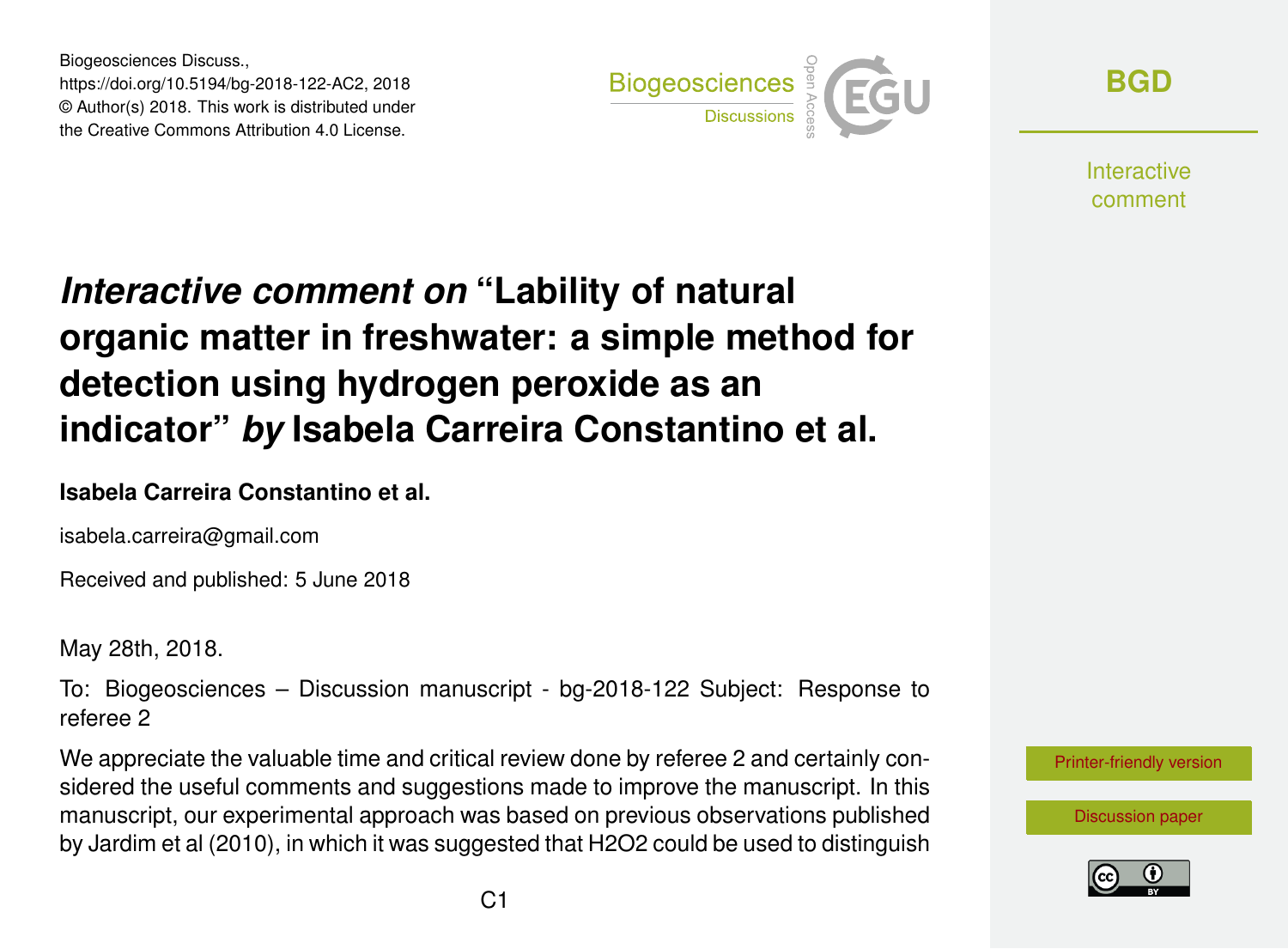the difference between organic matter incorporated in waters during flooding periods in Negro River (Amazon Basin), but it was not possible to quantify the amount of LOM. These authors used H2O2 kinetic consumption in two samples (freshwater from Negro River and water fortified with fresh leached soil organic matter). They showed a significant change in the chemical speciation of Hg coordinated by redox conditions in aquatic region studied in the presence of labile organic matter (LOM). In the rainy season, there was a great input of allochthonous natural organic matter (NOM) in aquatic bodies, and this NOM, considered fresh and reactive, would be able to scavenge H2O2 naturally photogenerated in the water column, influencing directly the oxidation conditions in this environment. Thus, this comprises one of the direct effects caused by the presence of LOM. Please, find ahead our answers for specific questions given in point by point below.

Referee: This makes me wonder what exactly is meant by "labile" and "recalcitrant." Do these terms refer to the bioavailability of NOM and, if so, why were no incubation experiments done to validate that material promoting rapid HOOH decay is actually consumed quickly by heterotrophic communities? (this is certainly true for pyruvate, but what about natural samples?) Or do these terms refer to lability with respect to reactive oxygen species and, if so, how would this translate to bioavailability and persistence in the environment?

Authors: We aimed at the possibility of quantifying labile and recalcitrant organic matter in freshwater samples. This objective was based on the importance that NOM plays in aquatic environment. It is known that NOM plays a relevant role in photoreactions, forming reactive species, or even scavenging these species. It is also primary source of biota and it is able to complex or adsorb other species as well. In this context, we would like to try measured the different degrees of reactivity of NOM according the characteristics and considering our definition. We denominated LOM as NOM that was few oxidized or degraded and it is still able to react as a scavenger of oxidant species in aquatic systems. On the other hand, recalcitrant organic matter (ROM) is the frac**[BGD](https://www.biogeosciences-discuss.net/)**

Interactive comment

[Printer-friendly version](https://www.biogeosciences-discuss.net/bg-2018-122/bg-2018-122-AC2-print.pdf)

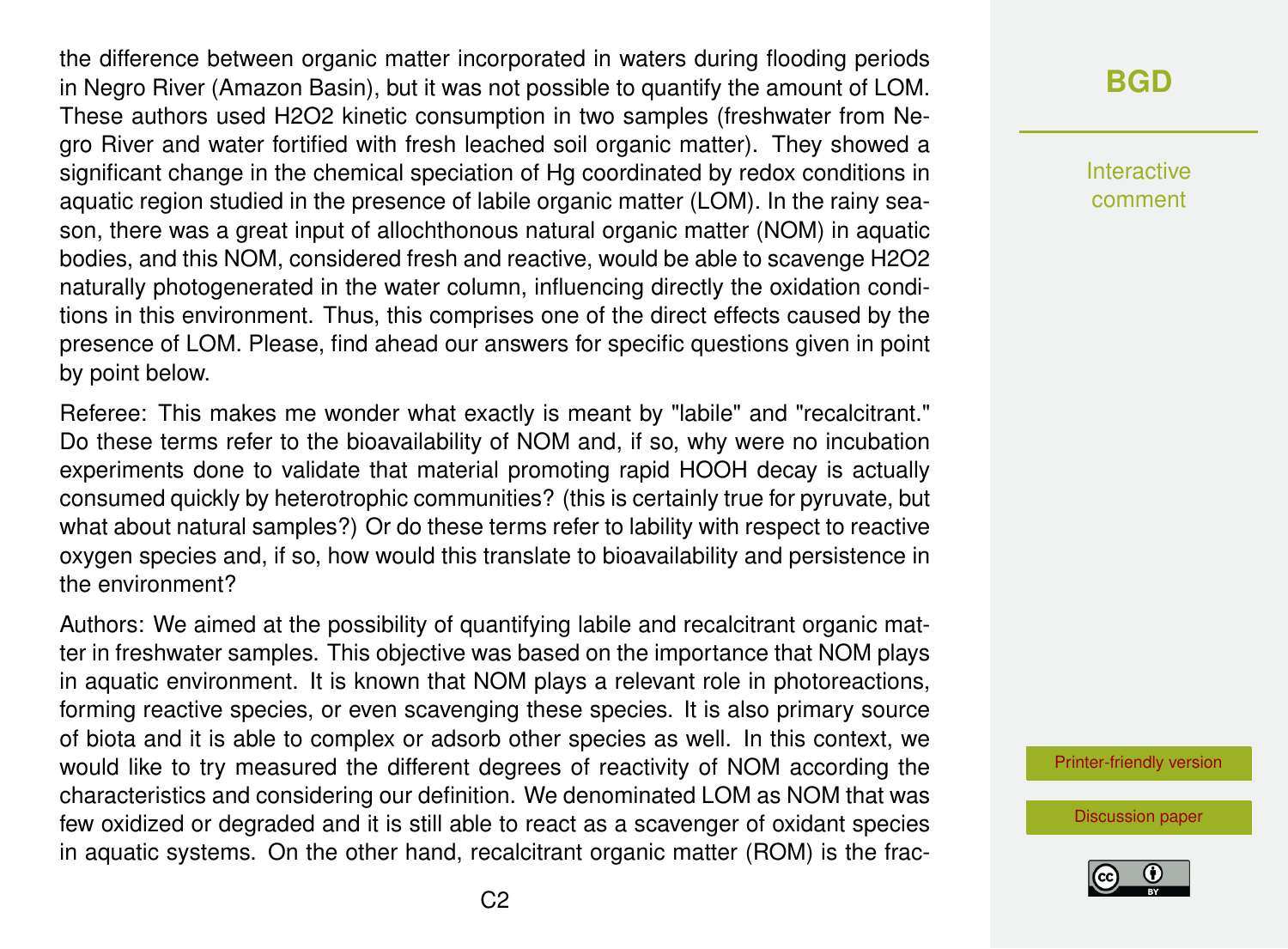tion that had already suffered oxidation, and it is less reactive towards oxidant species, such as H2O2. Our approach is different from classical methods used to distinguish organic matter degraded by microorganism or chemically, such as the ones used in the biochemical oxygen demand (BOD) and chemical oxygen demand (COD) measurements, respectively. We agree with the referee that the way of LOM and ROM were defined in this work, it could be reformulated in the new version of the manuscript. In our attempt, we led the lability and recalcitrance concepts through the chemical approach, trying to reach a simpler approach than the protocols currently used to determine labile fraction, that consider it as biodegradable fraction of NOM, hence they always include bioassays. Considering that the concept used by us to describe the lability and the points highlighted by the referee, we agree that our experimental approach was not enough to distinguish the labile fraction of NOM, but rather those part of NOM that is able to scavenger the H2O2, which might to be construed as the NOM components that are resemblance to our model (i.e. pyruvate), in terms of the reactive groups present, as suggested by the referee as well. Therefore, certainly we will improve the discussion over this subject using this experimental approach and the other amendment.

Referee: Additionally, I find the kinetics of these experiments to be poorly described and poorly justified. Most importantly, I am left wondering why the kinetic order of HOOH decay depends on the chemical composition of OM added (i.e. described as zero-order for fluvic acid and lignin but first-order for pyruvate). For example, for the pyruvate case, is HOOH decay first-order with respect to itself, with respect to pyruvate concentration, or both? As this manuscript is written, I think the authors treat this as first-order with respect to itself, but this was not tested. Why was an experiment not done in which the NOM concentration was held constant and initial HOOH concentration was varied?

Authors: On this questioning about the kinetic of decay of H2O2, we agree that is feasible to realize an experiment using a range o H2O2 and exceed of pyruvate to

### **[BGD](https://www.biogeosciences-discuss.net/)**

Interactive comment

[Printer-friendly version](https://www.biogeosciences-discuss.net/bg-2018-122/bg-2018-122-AC2-print.pdf)

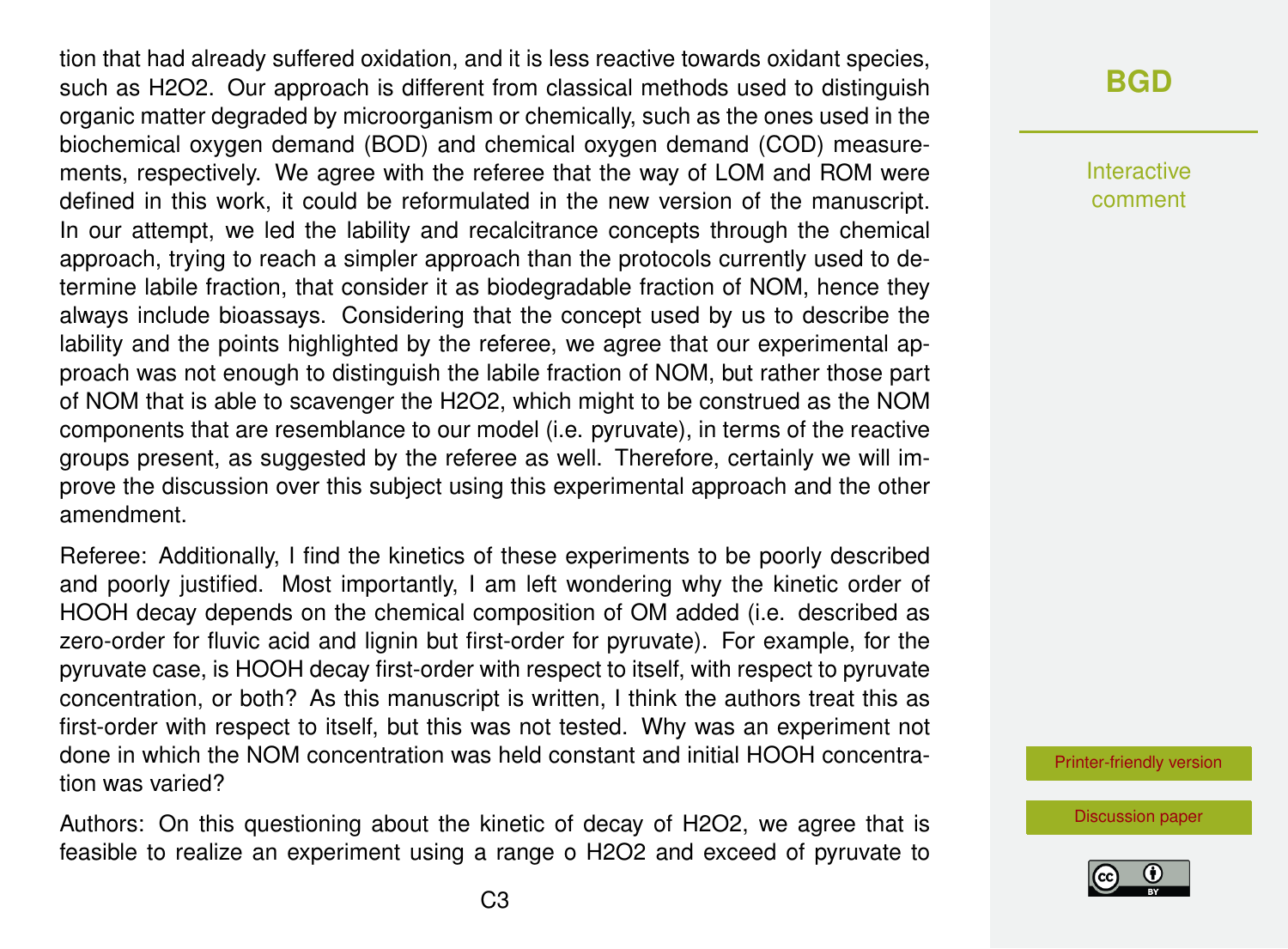confirm the kinetic order.

Referee: I recommend the authors provide a sound, theoretical justification for their choice of kinetic model and include a mathematical derivation starting from first principles, in addition to the results of any test experiments needed to verify their choices. [...] If I am interpreting this correctly, then why would HOOH decay be first-order with respect to itself when pyruvate is added but zero-order with respect to itself when lignin or fluvic acid is added? How could this be translated to a natural sample that contains a complex mixture of compounds? Reaction order would need to be known a priori. Rather, it seems to me like a more reasonable kinetic model would be one that is zero order with respect to HOOH concentration and first-order with respect to oxidizable functional groups present in NOM (although the abovementioned test would need to be performed to validate this). If this is true, then HOOH decay could be described as something like: \*equation 1 (see comments of referee 2) where k0 is the "intrinsic" zero-order decay rate without NOM present (termed "control" throughout this manuscript) and k1 describes the additional HOOH decay promoted by the presences of NOM and is dependent on NOM chemical composition. This would result in a HOOH half-life that scales inversely with NOM concentration (i.e.  $t1=2/1=[NOM]$ ). This relationship fits the data reported in Table 1 significantly better than does the model described in Fig. 2 and Eq. 1-2. Of course, the model I describe here might not be the best one to describe these data, but as this manuscript is currently written I'm not convinced that it's any worse than the model presented in the text. I recommend the authors provide a sound, theoretical justification for their choice of kinetic model and include a mathematical derivation starting from first principles, in addition to the results of any test experiments needed to verify their choices.

Authors: It is important to add that kinetic models employed here to determine the order and consequently half-lives of H2O2 were based on the mathematical strict sense of the classical kinetic laws, as an exponential decay formula, as to fit the data, and it was not our attempt with this experimental approach discuss about any specific chemical

# **[BGD](https://www.biogeosciences-discuss.net/)**

Interactive comment

[Printer-friendly version](https://www.biogeosciences-discuss.net/bg-2018-122/bg-2018-122-AC2-print.pdf)

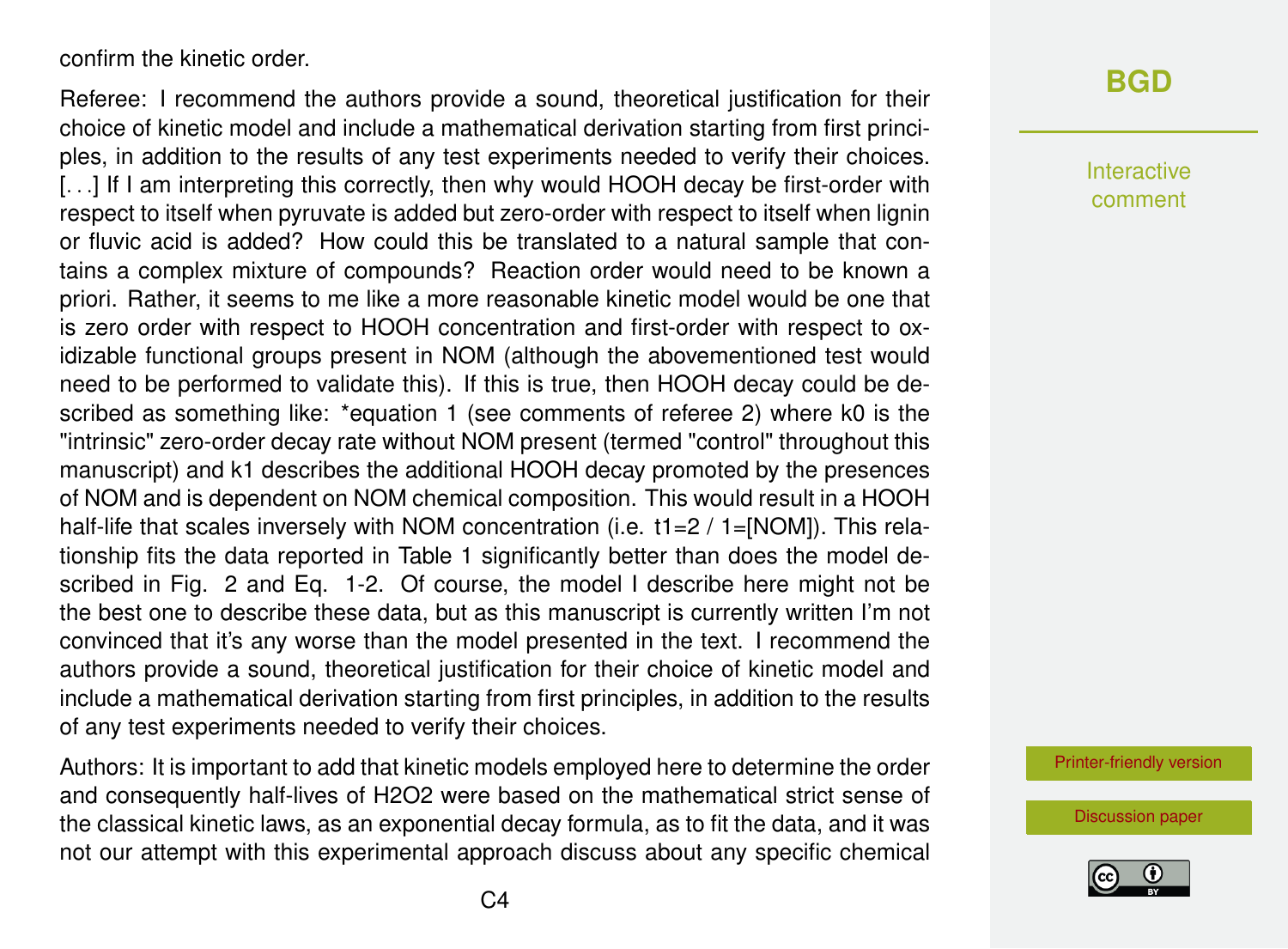mechanism behind these reactions, once our focus is to apply the mathematical formalism, only in its empirical form, to general and more complex systems such as natural aquatic samples. We have chosen the order of the exponential function, for each case, using the correlation of the fit as the mandatory parameter, so we could decide the best order for each model compound used. Empirically, we found that in presence of pyruvate, peroxide reacts in a first order kinetic decay. In truth, in those cases, we have an excess of pyruvate allowing a treatment as pseudo-first order kinetics. We also have found that in the absence of pyruvate the systems decay in a zero order fashion which, as we have observed, is characteristic of the HOOH spontaneous decay in the system condition, and it is quite slow compared to the reactions in presence of pyruvate, so for that reason it should be neglected from the equation. Our first conclusion was that all those models used (lignin, fulvic acid, and others not mentioned in this work), except pyruvate, cannot be used as a LOM model, neither as recalcitrant model, once what we see in the zero order behavior, probably is the spontaneous decomposition of HOOH in water. Once we have realized that, we start to look at the reason why pyruvate could behave as a model for LOM. From that we came with follow interpretation based in a solely chemical selection approach:

#### Figure 1.

In the basis of the mechanism shown in Figure 1 we have made ab initio calculations for roughly (Hartree-Fock level –  $HF/6-31++G(d,p)$  – of theory using C-PCM as solvation model to simulate aqueous system) estimate the Gibbs Free Energy of Activation for the reaction (ïADGâÃa) and we have found a value of  $\sim$ 24 kcal mol-1 (at 25 °C) for this main barrier (rate determining step).

#### Figure 2.

Reflecting on the basis of the referee's questions, in our hypothesis, any specie which could react with HOOH with an activation barrier lower or equal to this value (24 kcal mol-1) should be considered LOM, and that should be reached only for "easily" organic

# **[BGD](https://www.biogeosciences-discuss.net/)**

Interactive comment

[Printer-friendly version](https://www.biogeosciences-discuss.net/bg-2018-122/bg-2018-122-AC2-print.pdf)

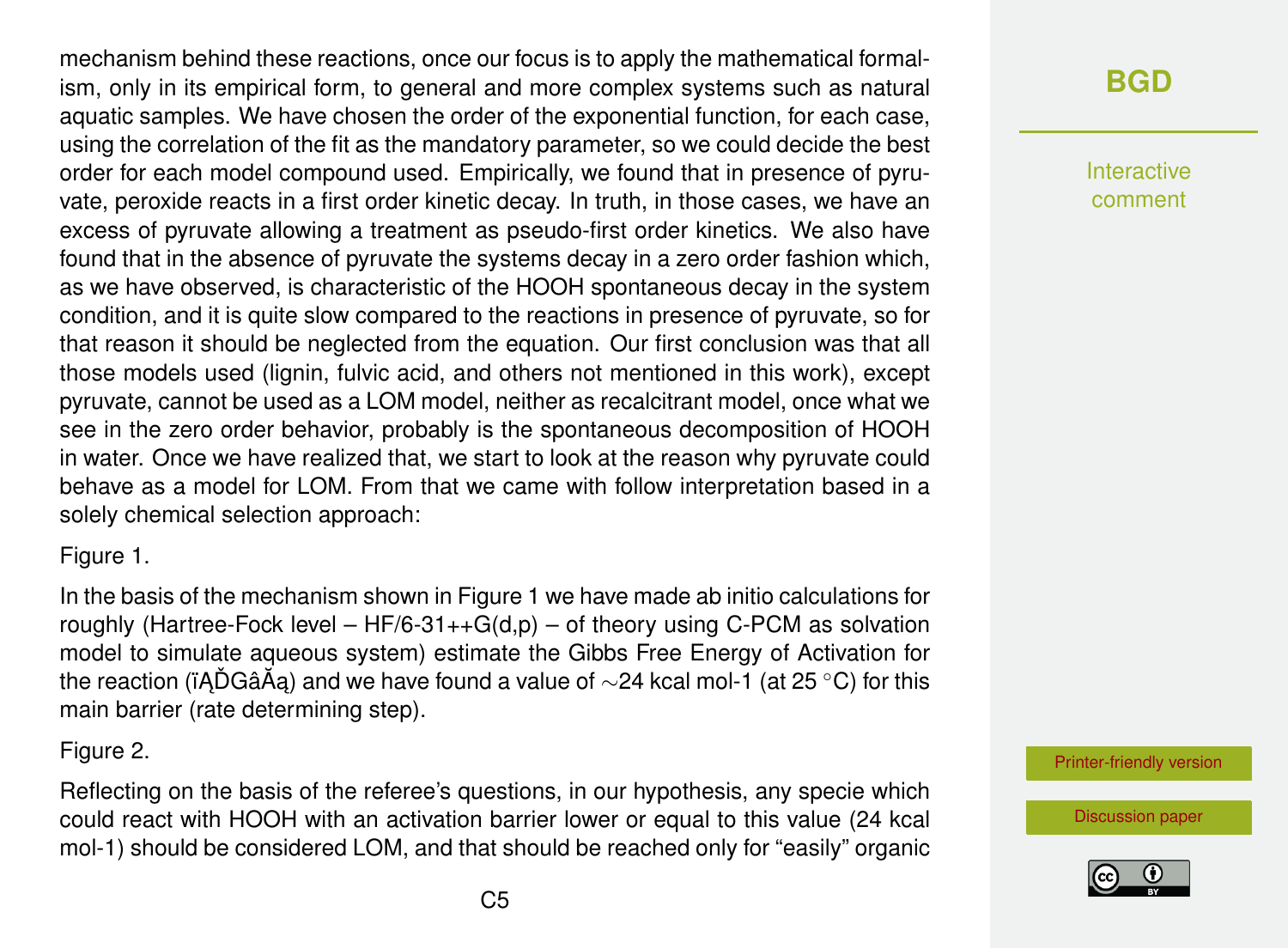oxidable matter. That should install a chemical definition for LOM, it means that once we have that amount of energy, a threshold stipulated on the basis of the pyruvate reaction, any specie that react faster or in equal rate should be considered LOM. For this reason, pyruvate has a behavior that we could correlate to the LOM in the environmental samples analyzed. It follows the Cartesian coordinates of the transition state, pyruvate and HOO- used in the calculation CPCM/HF/6-31++G(d,p) performed in GAMESS-US version 1 May 2013 (R1).

Transition State C 6.0 1.6816350116 0.1010684975 -0.2277477680 O 8.0 2.1332403247 -0.4627711238 0.7839124009 O 8.0 2.3445793973 0.7031280298 -1.0817602132 C 6.0 0.1467425077 0.0145001255 -0.4409410642 O 8.0 - 0.3233234672 0.2048176881 -1.5749461202 C 6.0 -0.6180775921 -0.8880991464 0.5001816824 O 8.0 -0.1290602750 1.6670036824 0.5265217665 O 8.0 - 1.1608590282 2.3091250331 -0.2028123400 H 1.0 -1.6690724085 -0.6319647769 0.4508054964 H 1.0 -0.2642339719 -0.8189532239 1.5155537825 H 1.0 - 0.4969221131 -1.9142434582 0.1576182172 H 1.0 -1.1713883854 1.8101786728 - 1.0157058403

Pyruvate C 6.0 1.6935563717 0.0186054902 -0.2705855508 O 8.0 2.0945133541 - 0.0529859412 0.8957945494 O 8.0 2.3570246488 0.1042454662 -1.3071337138 C 6.0 0.1555022243 0.0193979230 -0.4143599551 O 8.0 -0.3833560760 0.8081793314 -1.1419747000 C 6.0 -0.6146609989 -0.9645362969 0.4225977542 H 1.0 - 1.6730939503 -0.8819106367 0.2158895184 H 1.0 -0.4215626761 -0.7698612741 1.4705418768 H 1.0 -0.2733428976 -1.9736340619 0.2119002211

HOO- O 8.0 -0.1123690206 1.6640975373 0.5502444474 O 8.0 -1.1627181376 2.3027578858 -0.2161034494 H 1.0 -1.1862228418 1.8194445769 -1.0261409980

Thank you. Sincerely yours, Isabela C. Constantino and co-workers.

# **[BGD](https://www.biogeosciences-discuss.net/)**

Interactive comment

[Printer-friendly version](https://www.biogeosciences-discuss.net/bg-2018-122/bg-2018-122-AC2-print.pdf)



Interactive comment on Biogeosciences Discuss., https://doi.org/10.5194/bg-2018-122, 2018.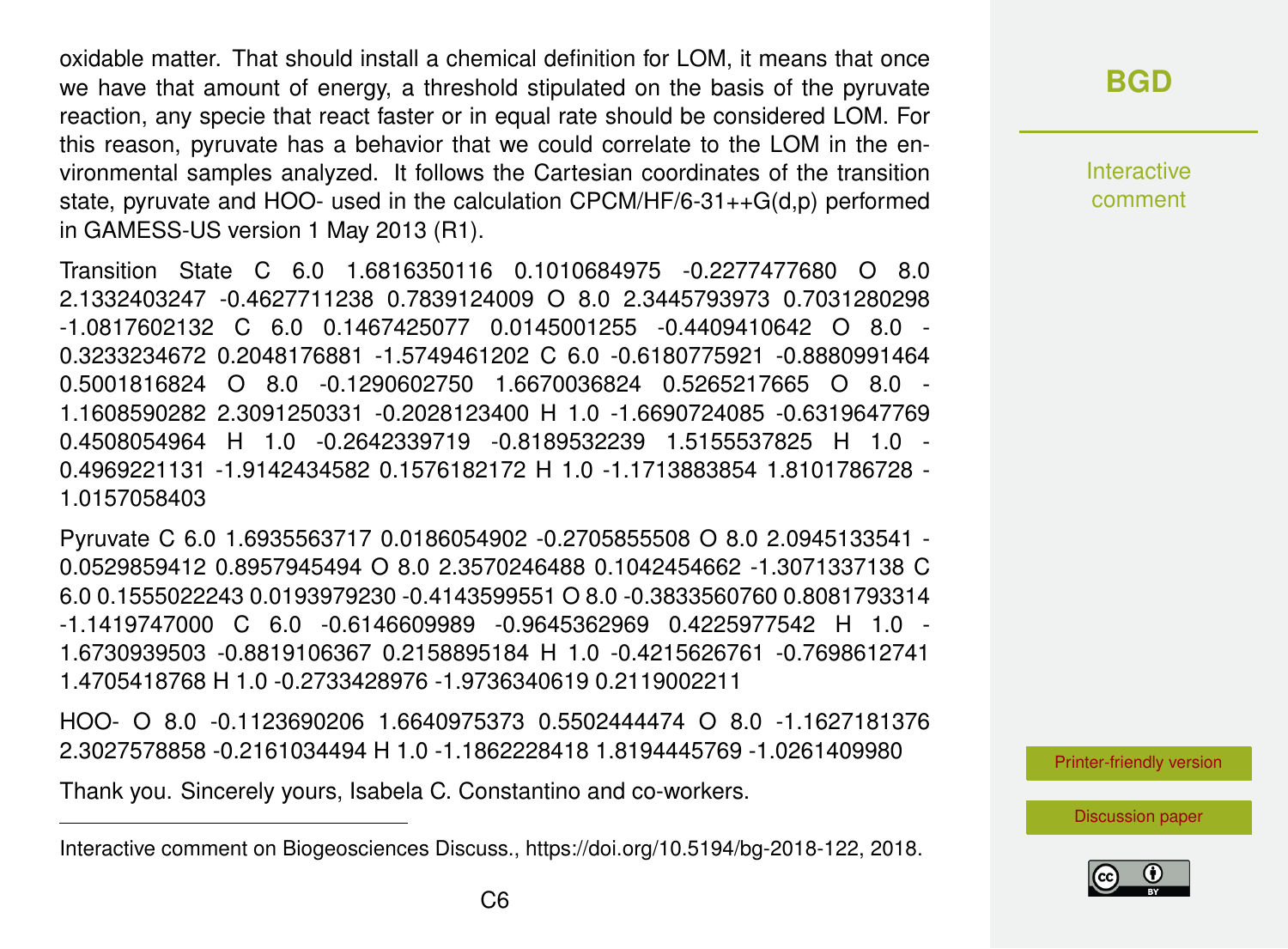Interactive comment



**Fig. 1.** Suggested mechanism for the decarboxylation of pyruvate from HOOH. Inspired by Phys.Chem.Chem.Phys.,2017, 19, 19316 and Lopalco et al., J. Pharm. Sci..2015.DOI 10.1002/jps.24653

[Printer-friendly version](https://www.biogeosciences-discuss.net/bg-2018-122/bg-2018-122-AC2-print.pdf)